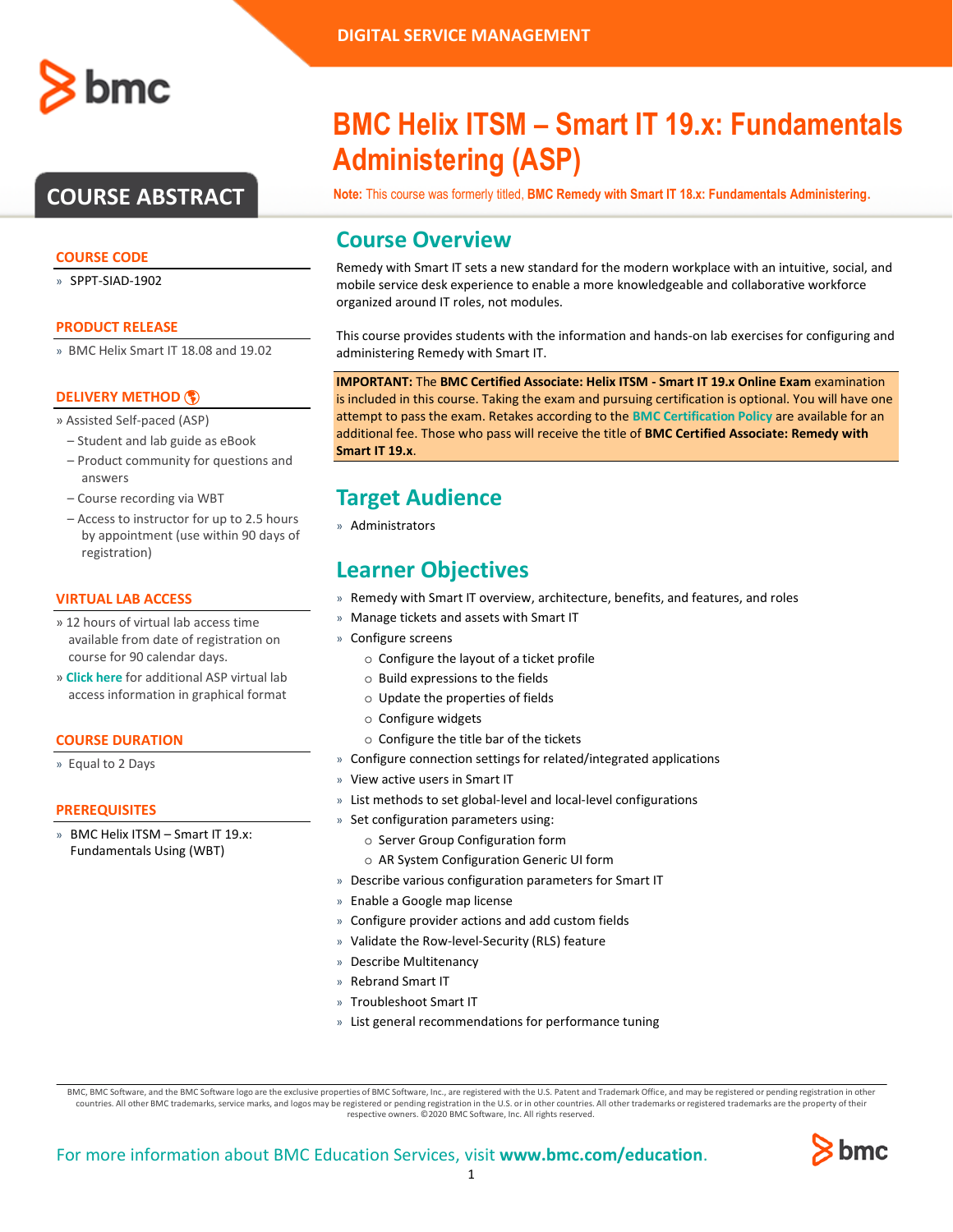

## **COURSE ABSTRACT**

#### **COURSE ACTIVITIES**

» Classroom Presentations

» Hands-on Lab Exercises

#### **BMC REMEDY WITH SMART IT LEARNING PATH**

» **[https://www.bmc.com/education/courses/smart\\_it\\_training.html](https://www.bmc.com/education/courses/smart_it_training.html)**

#### **ACCREDITATION AN[D CERTIFICATION PATHS](http://www.bmc.com/education/certification-programs)**

» Not applicable

#### **[DISCOUNT OPTIONS](http://www.bmc.com/education/customer-service/customer-service.html)**

- » Have multiple students? Contact us to discuss hosting a private class for your organization
- » **[Contact us for additional information](http://www.bmc.com/education)**

## **Course Modules**

#### **Module 1: BMC Remedy with Smart IT Overview**

- » BMC Remedy with Smart IT introduction
	- Benefits
	- Features
	- Architecture
	- Current Version

#### **Module 2: Using BMC Remedy with Smart IT**

- » Roles and permissions
- » Accessing Smart IT
- » Functional areas of the Smart IT Universal Client

#### **Module 3: Configuring Screens and Provider Settings**

- » Configuring Screens
	- Configuring the layout of a ticket profile
	- Building expression to the fields
	- Updating the property of fields
	- Configuring widgets
	- Configuring the title bar of the tickets
	- Make configuration changes to integrated applications
	- View active users in Smart IT

#### **Module 4: Configuration Parameters – Server Group Configuration and Centralized Configuration**

- » Methods to set global and local-level configurations
- » Set configuration parameters using the Server Group Configuration form and the AR System Configuration Generic UI form
- » Configuration parameters for Smart IT
- » Steps to enable a Google map license

#### **Module 5: Configuring Actions and Adding Custom Fields**

- » Configure URL actions
- » Configure actions in Smart IT
- » Add custom fields to your views using Smart IT
- » Add dynamic menu fields to Smart IT views
- » Configure Provider actions in Smart IT
- » Add custom selection option to the OOTB selection fields
- » Add a custom field to an Asset View
- » Add actions to Asset view
- » Package and deploy Smart IT customization and definitions

#### **Module 6: BMC Remedy IT Service Management Server**

- » Modify notifications
- » Create product and operational categories
- » Validate the Row-level-Security (RLS) feature
- » Validate and define hierarchical group access

#### **Module 7: Rebranding BMC Remedy with Smart IT**

- » Describe Multitenancy
- » Rebrand Smart IT

#### **Module 8: BMC Remedy with Smart IT Troubleshooting and Tuning**

- » Discuss Smart IT logs
- » List general troubleshooting steps
- » List recommendations for performance tuning
- » Recommendations for Global Search
- » Set the FTS threshold
- » BMC Remedy ITSM MSSQL indexes to improve performance for Ticket Console, Asset details, and Collision and Calendar request

BMC, BMC Software, and the BMC Software logo are the exclusive properties of BMC Software, Inc., are registered with the U.S. Patent and Trademark Office, and may be registered or pending registration in other countries. All other BMC trademarks, service marks, and logos may be registered or pending registration in the U.S. or in other countries. All other trademarks or registered trademarks are the property of their respective owners. ©2020 BMC Software, Inc. All rights reserved.

2



## **BMC Helix ITSM – Smart IT 19.x: Fundamentals Administering (ASP)**

**Note:** This course was formerly titled, **BMC Remedy with Smart IT 18.x: Fundamentals Administering.**